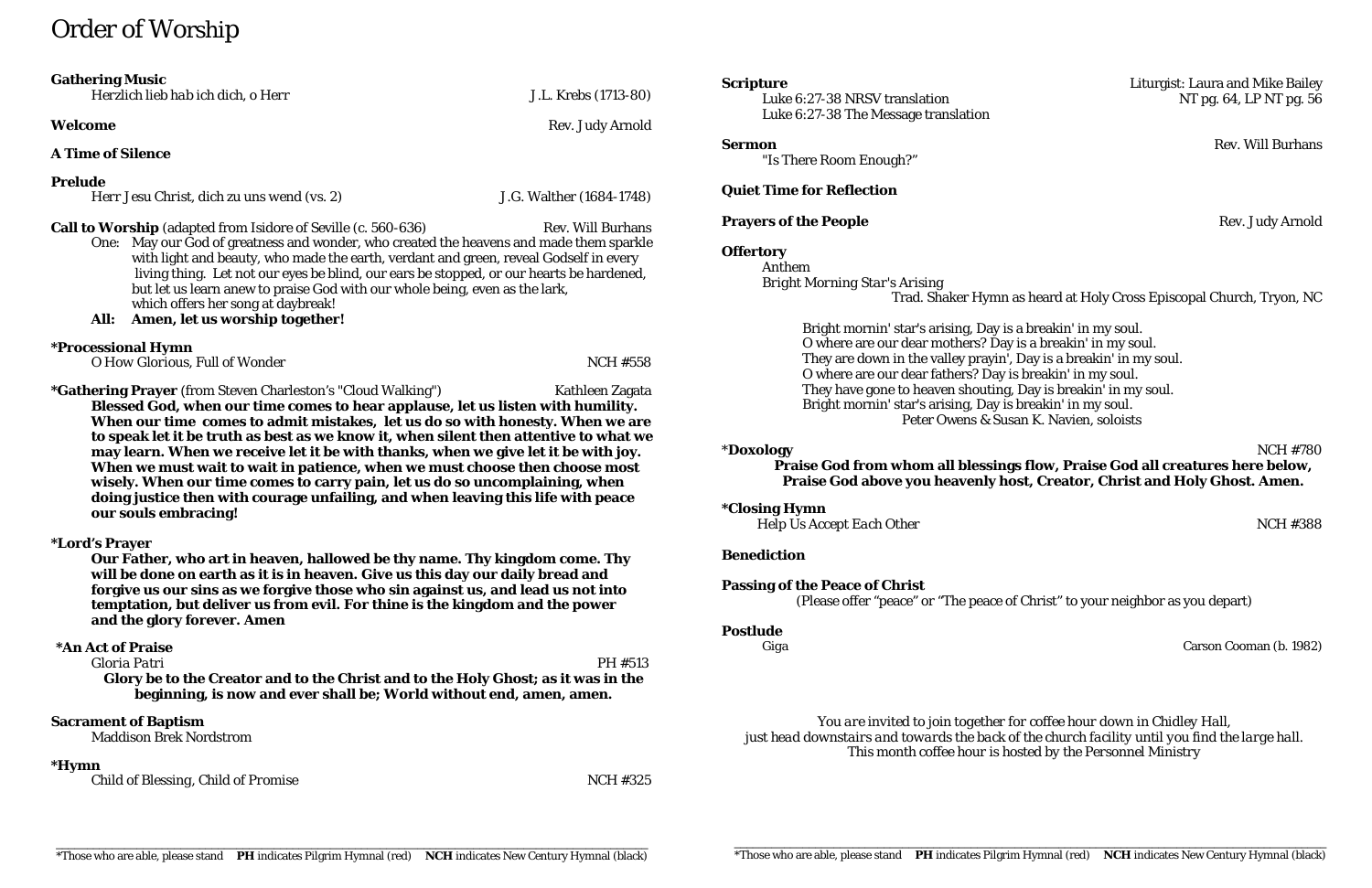# Today's Worship Service

### **Sanctuary Flowers**

Today's Chancel flowers are given to the Glory of God and in loving memory of Sally Finn. The Narthex flowers are given in honor of her mother, Mrs. W. Haven Sherburne, both by Mr. Jay Finn.

# Meet Our Church

#### **First Congregational Church in Winchester, UCC,** *An Open and Affirming Congregation* 21 Church Street, Winchester, MA 01890<br>facebook.com/fccwucc instagra 781-729-9180 **www.fcc-winchester.org**<br>irstchurchwinchester twitter.com/fccwucc **-winchester.org** instagram.com/firstchurchwinchester Text FCCW to 22828 to join our email list venmo.com/fccwinchester

*We are a Christ -centered, nurturing community: growing in faith, serving in love, welcoming all with joy.*

The Congregation, Ministers To The World Rev. William Burhans, Lead Pastor Rev. Judith B. Arnold, Associate Pastor Ms. Kathleen Zagata, RN, MS, CS, Minister of Congregational Health & Wellness Ms. Jane Ring Frank, Minister of Music & Worship Arts Mr. Ben Pulaski, Minister of Faith Formation: Children & Youth Ms. Sarah Marino, Office Manager Mr. Tyler Campbell, Sexton Mr. Ed Banzy, Building Manager Mr. Bill Lewis, Custodian Mr. Jeffrey Mead, Organist Rev. Dr. Kenneth Orth, Pastoral Counselor (Affiliate)

# **February 24, 201 9**

Seventh Sunday after Epiphany 10:00 Worship Service

# Welcome!

We are happy you have joined us today for worship. We hope that in the coming hour of quiet, song, prayer, sacred scripture, and communal gathering, you will awaken more fully to God's presence in your life and the world around us.

### **Restrooms**

Restrooms are located down the stairs as you first enter the front doors of the church.

## **Accessibility**

We now have an inductive hearing loop for those whose hearing aids have Telecoil (ask your audiologist). Listening devices are also available in the back. For our coffee hour in Chidley Hall, an elevator is located out the doors to the right of the front chancel area and down the hall. Please ask a greeter if you need assistance.

## **Childcare**

Children are always welcome in the sanctuary! We appreciate the sounds of little ones among us. If you'd prefer, there are trained caregivers in our a nursery on the floor beneath the sanctuary. Ask a greeter if you need help finding it.

### **Family Room**

There is also a comfortable room with water, sofas, chairs, carpet and a video link to the service for when you need more room to attend to your family. It is located just outside the doors to the right of the front chancel area.

#### **Children (Stepping Stones) and Youth Church School**

Classes for children and youth in pre -k through 12th grade are taught during worship. Families begin the worship service together in the sanctuary. Children are then invited to join us at the front (if they are comfortable) for the Time for the Young. Afterwards, the children and youth are led to their classrooms by their teachers.

### **Get connected!**

Please tell us about yourself and/or request a prayer by filling out a Welcome/Prayer Request Card found in each pew and place it in the offering plate when it passes. We look forward to getting to know you at Coffee Hour, held downstairs immediately following the service.